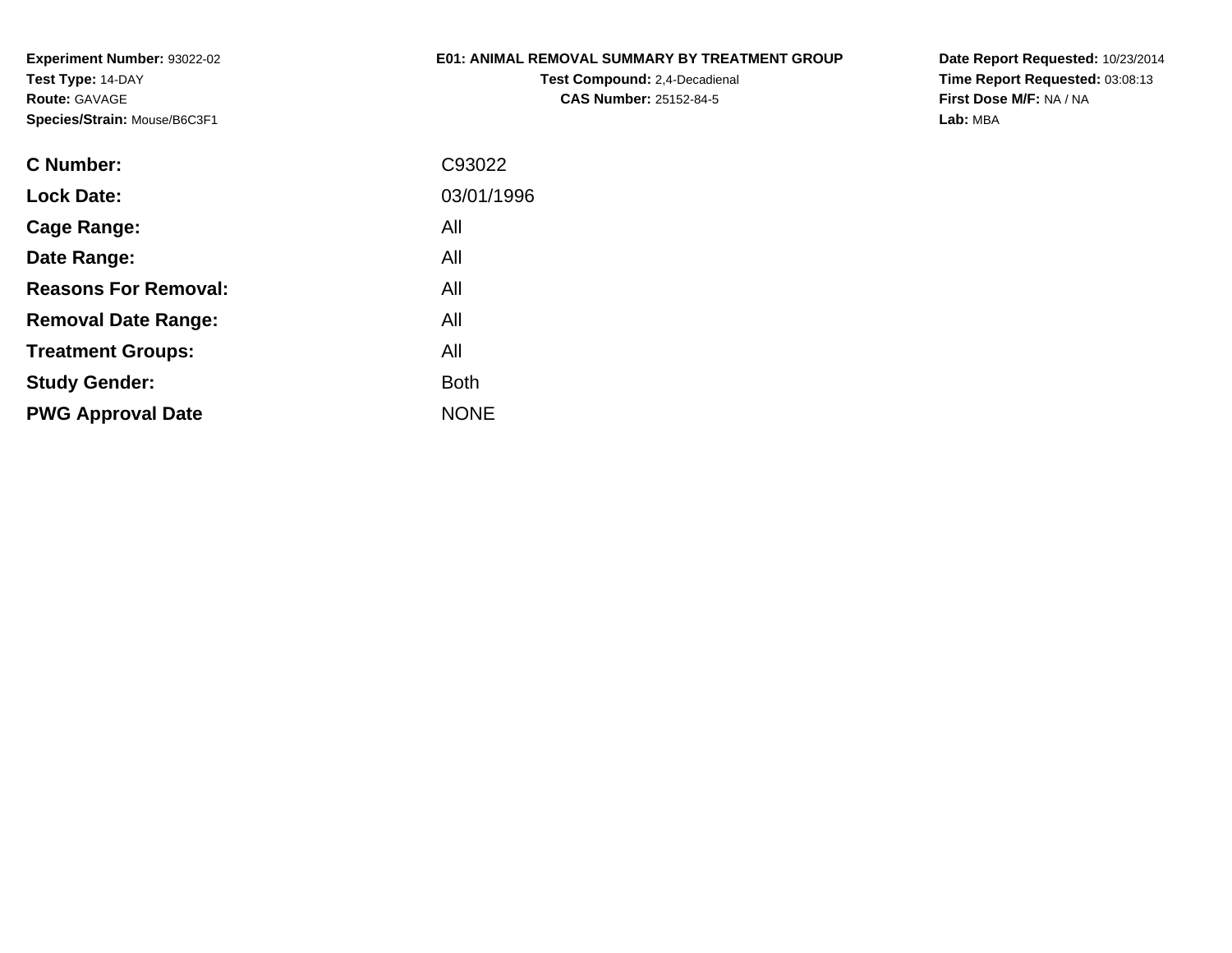### **E01: ANIMAL REMOVAL SUMMARY BY TREATMENT GROUP**

**Test Compound:** 2,4-Decadienal **CAS Number:** 25152-84-5

|                  |                              |                         | <b>MALE</b>                  |
|------------------|------------------------------|-------------------------|------------------------------|
| <b>TREATMENT</b> | Moribund<br><b>Sacrifice</b> | <b>Natural</b><br>Death | Terminal<br><b>Sacrifice</b> |
| MG/KG<br>0.0     | 0                            | 0                       | <sub>5</sub>                 |
| 45.0 MG/KG       |                              | 0                       | ა                            |
| 133.0 MG/KG      | 0                            | 0                       | .5                           |
| 400.0 MG/KG      | 0                            | 0                       | .5                           |
| 1200.0 MG/KG     |                              |                         |                              |
| 3600.0 MG/KG     |                              |                         | 0                            |
| <b>TOTAL</b>     |                              |                         | 24                           |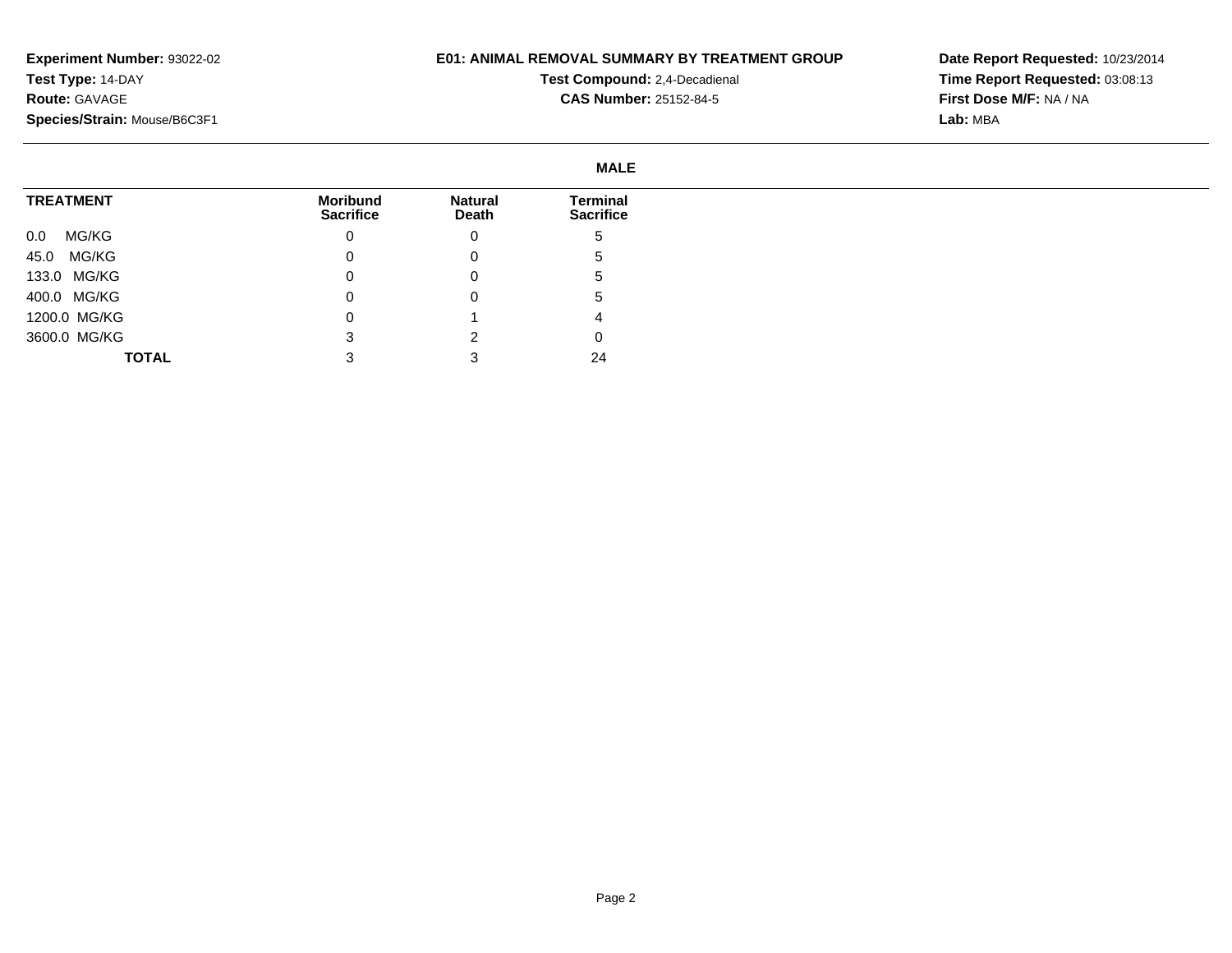### **E01: ANIMAL REMOVAL SUMMARY BY TREATMENT GROUP**

**Test Compound:** 2,4-Decadienal **CAS Number:** 25152-84-5

\*\*\*END OF MALE DATA\*\*\*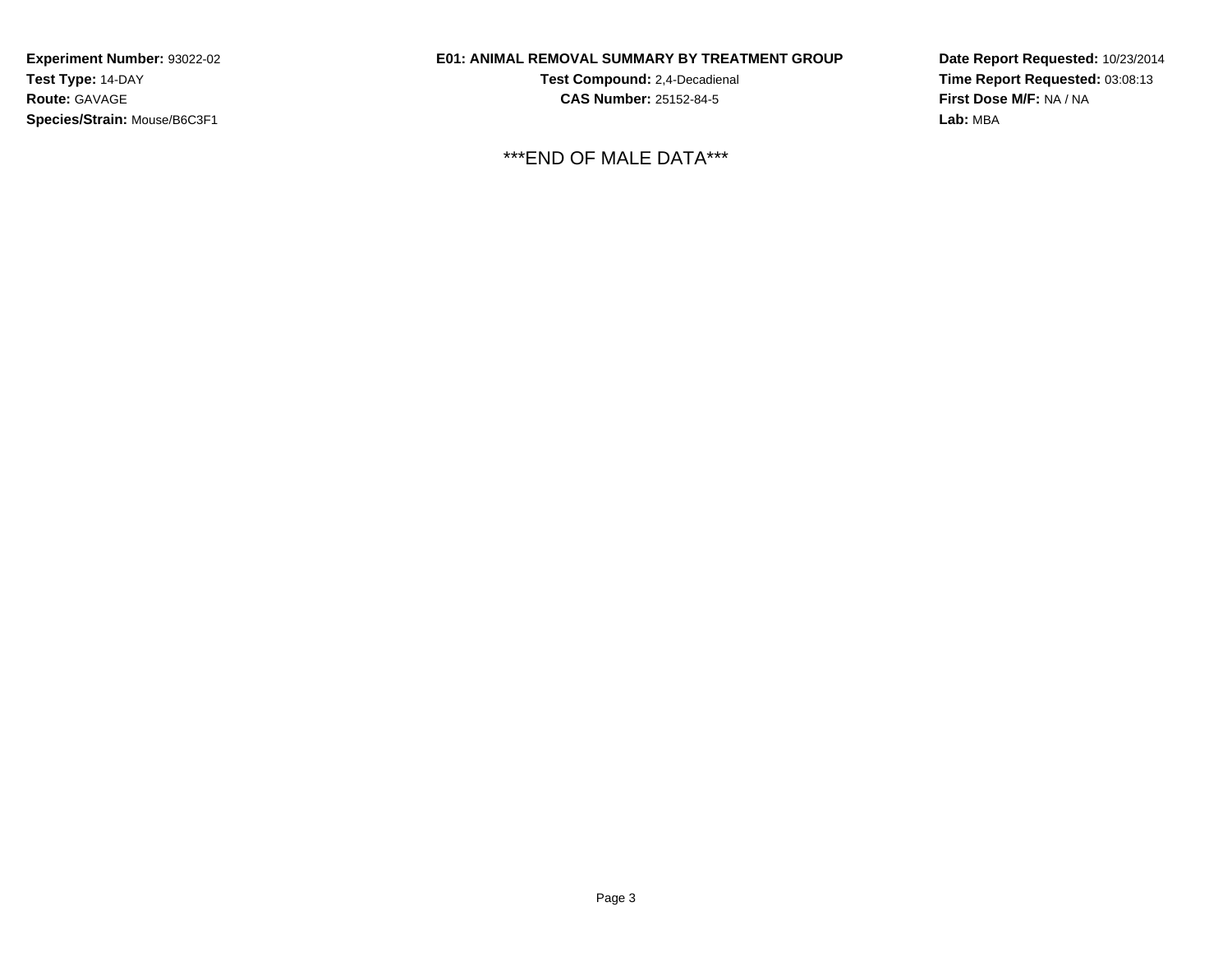### **E01: ANIMAL REMOVAL SUMMARY BY TREATMENT GROUP**

**Test Compound:** 2,4-Decadienal **CAS Number:** 25152-84-5

|                  | <b>FEMALE</b>                |                         |                              |
|------------------|------------------------------|-------------------------|------------------------------|
| <b>TREATMENT</b> | Moribund<br><b>Sacrifice</b> | <b>Natural</b><br>Death | Terminal<br><b>Sacrifice</b> |
| MG/KG<br>0.0     | 0                            | 0                       | C                            |
| 45.0 KG/KG       | 0                            | 0                       | G                            |
| 133.0 MG/KG      | O                            | 0                       | G                            |
| 400.0 MG/KG      | 0                            | 0                       | G                            |
| 1200.0 MG/KG     |                              |                         | 4                            |
| 3600.0 MG/KG     |                              | ົ                       | 0                            |
| <b>TOTAL</b>     |                              |                         | 24                           |